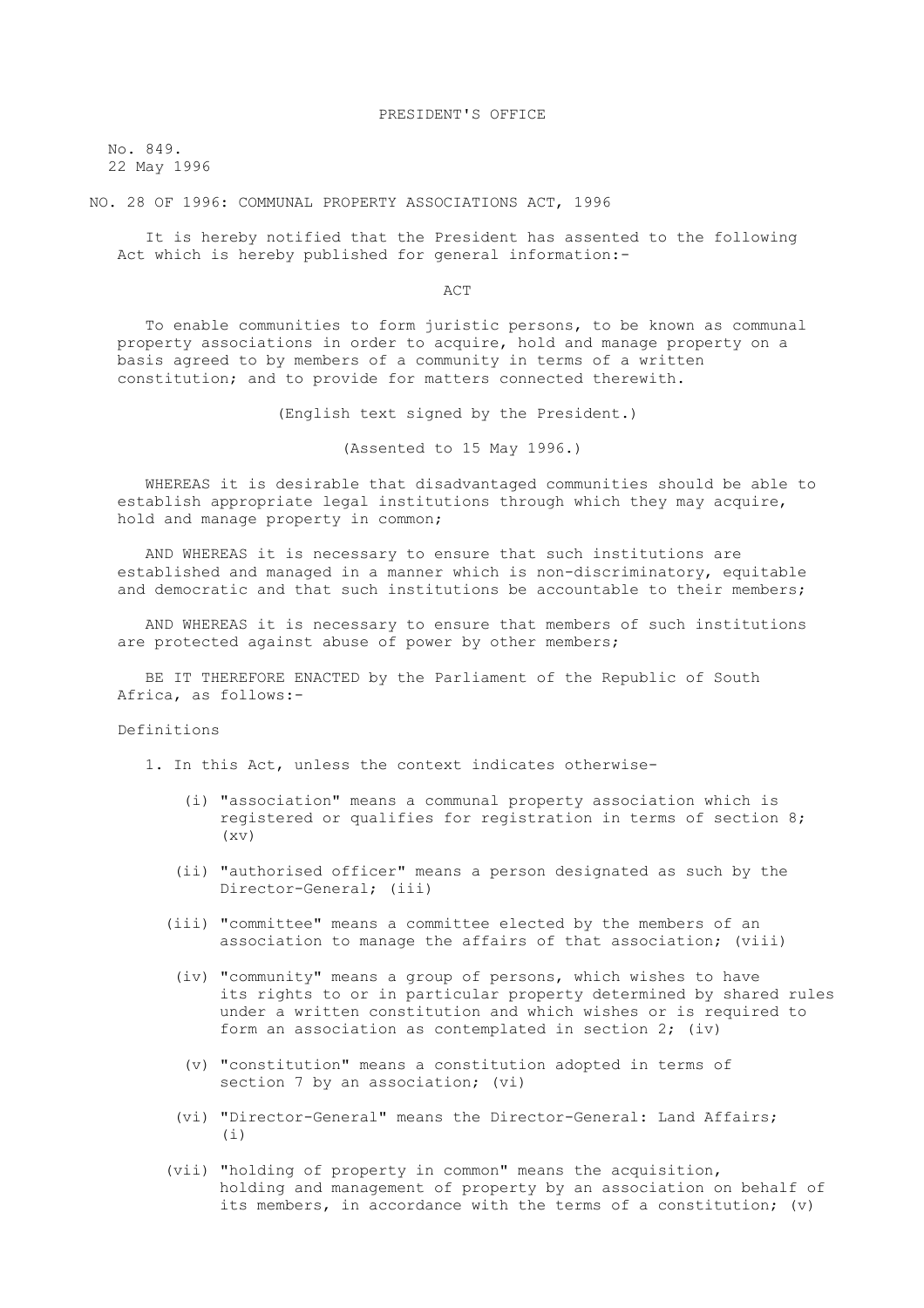- (viii) "interim committee" means an interim committee referred to in section  $5(2)(e)$ ; (xiv)
	- (ix) "members" means the members of an association or the members of a community, as the case may be, including members who comply with the provisions of paragraph (i) of item 5 of the Schedule, and for the purposes of sections 12, 13 and 14, shall mean those members whose names appear on a list contemplated in the said item 5; (ix)
	- (x) "Minister" means the Minister of Land Affairs; (x)
	- (xi) "prescribed" means prescribed by regulation; (xvi)
- (xii) "property" includes movable and immovable property and any right or interest in and to movable or immovable property or any part thereof; (ii)
- (xiii) "provisional association" means a provisional communal property association registered under section 5; (xvii)
- (xiv) "register" means the register contemplated in section 8(3)(b); (xi)
- (xv) "Registration Officer" means an officer of the Department of Land Affairs appointed by the Director-General as Registration Officer; (xii)
- (xvi) "similar entity" means a trust, association of persons or company registered in terms of section 21 of the Companies Act, 1973 (Act No. 61 of 1973); (xiii)
- (xvii) "this Act" includes any regulations made in terms of this Act. (vii)

Application of Act

- 2. (1) The provisions of this Act shall apply to a community-
- (a) which by order of the Land Claims Court is entitled to restitution under the Restitution of Land Rights Act, 1994 (Act No. 22 of 1994), where that Court has ordered restitution on condition that an association be formed in accordance with the provisions of this Act;
- (b) entitled to or receiving property or other assistance from the State in terms of an agreement or in terms of any law, on condition that an association be formed in accordance with the provisions of this Act;
- (c) approved by the Minister in terms of subsection  $(2)$ , and to which any property has been donated, sold or otherwise disposed of by any other person on condition that an association be formed in accordance with the provisions of this Act;
- (d) approved by the Minister in terms of subsection (2), and which is a group acquiring land or acquiring rights to land and which wishes to form an association in accordance with the provisions of this Act.

 (2) The Minister may, with due regard to the objects of this Act, approve a community contemplated in paragraph (c) or (d) of subsection (1) for the purposes of this Act if he or she is satisfied that the community is disadvantaged and that it is in the public interest that such approval be given, having regard to the nature and current use of the land.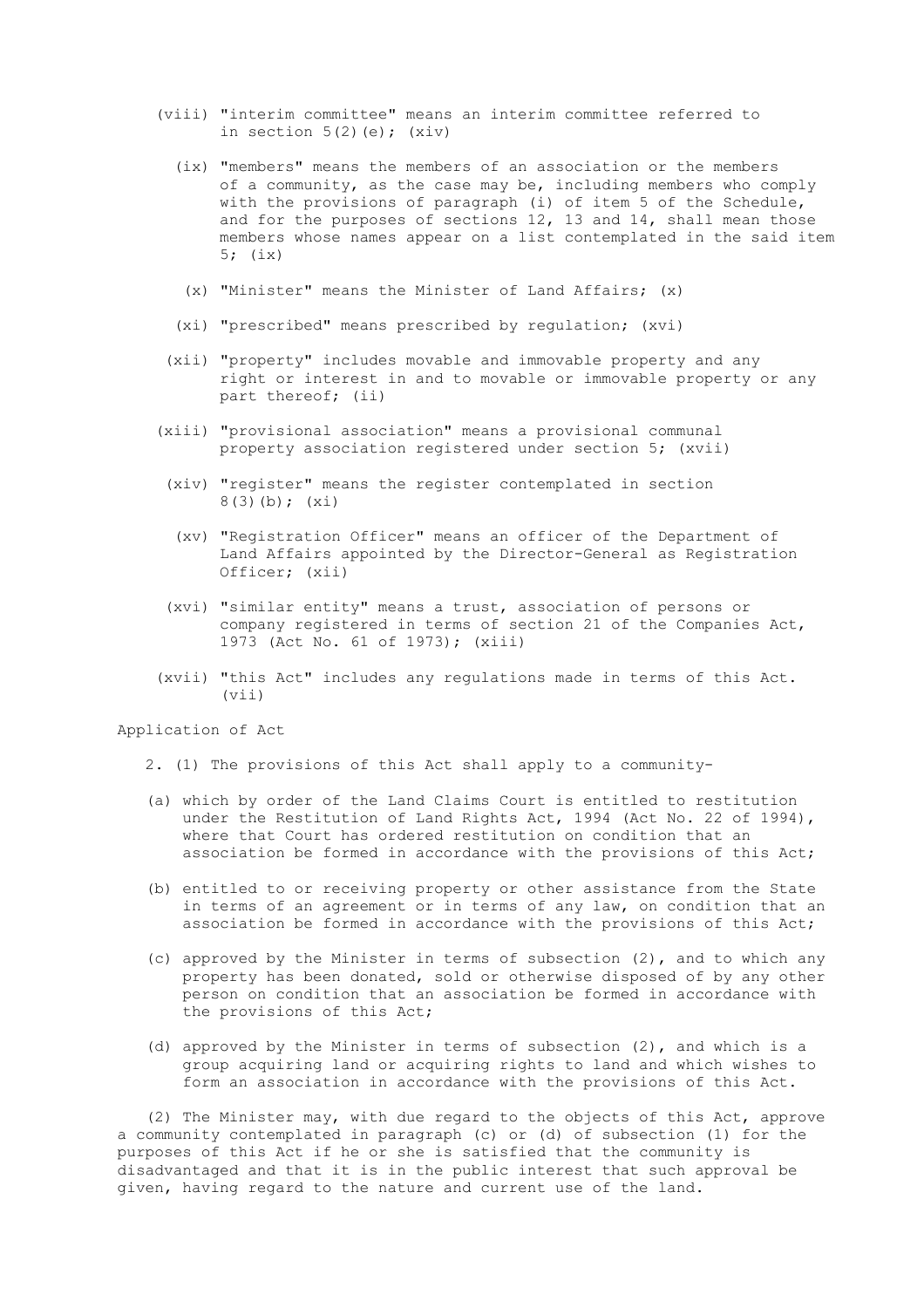(3) The Minister may on application by a similar entity, and having had due regard to the objects of this Act and the public interest, by notice in the Gazette, and subject to such qualifications or conditions as he or she may determine, make the provisions of section 8, 9, 10, 11, 12, 14 or 16, or any subsection thereof, applicable to such entity.

 (4) For the purposes of subsection (3), any reference to an association shall be deemed to be a reference to the entity in question.

 (5) Where a community has, prior to the commencement of this Act, established a similar entity through a democratic process, the Director-General may, if such community wishes to establish an association contemplated in this Act, exempt such community from such provisions of section 6, 7 or 8 as may place an unnecessary burden on the community, having regard to the procedure that was followed by the community in establishing such entity.

Seal of Communal Property Associations

 3. There shall be a seal of Communal Property Associations and judicial cognizance may be taken of the impression of such seal.

Exemption from liability

 4. No act or omission of whatever nature by the Director-General, Registration Officer or any officer or other person performing functions under the authority of the Director-General or Registration Officer, as the case may be, in terms of this Act, shall subject the Director-General, the Registration Officer, or any such officer or person to any liability for any loss or damage sustained by any person as a result of any such act or omission, unless such act or omission was in bad faith or constituted gross negligence.

Registration of provisional association

 5. (1) A community may apply to the Director-General for the registration of a provisional communal property association.

 (2) An application for registration in terms of subsection (1) shall contain-

- (a) the intended name of the provisional association;
- (b) information demonstrating that the community is a community as contemplated in section 2;
- (c) a clear identification of any land or right to land or other right which may be acquired by the provisional association;
- (d) a list of names and, where readily available, identity numbers of the intended members of the provisional association: Provided that where it is not reasonably possible to provide the names of all the intended members concerned, the application shall contain-
	- (i) principles for the identification of other persons entitled to be members of the provisional association; and
	- (ii) a procedure for resolving disputes regarding the right of other persons to be members of the provisional association;
- (e) a list of the names of the interim committee democratically elected to represent the provisional association during the period prior to registration as an association;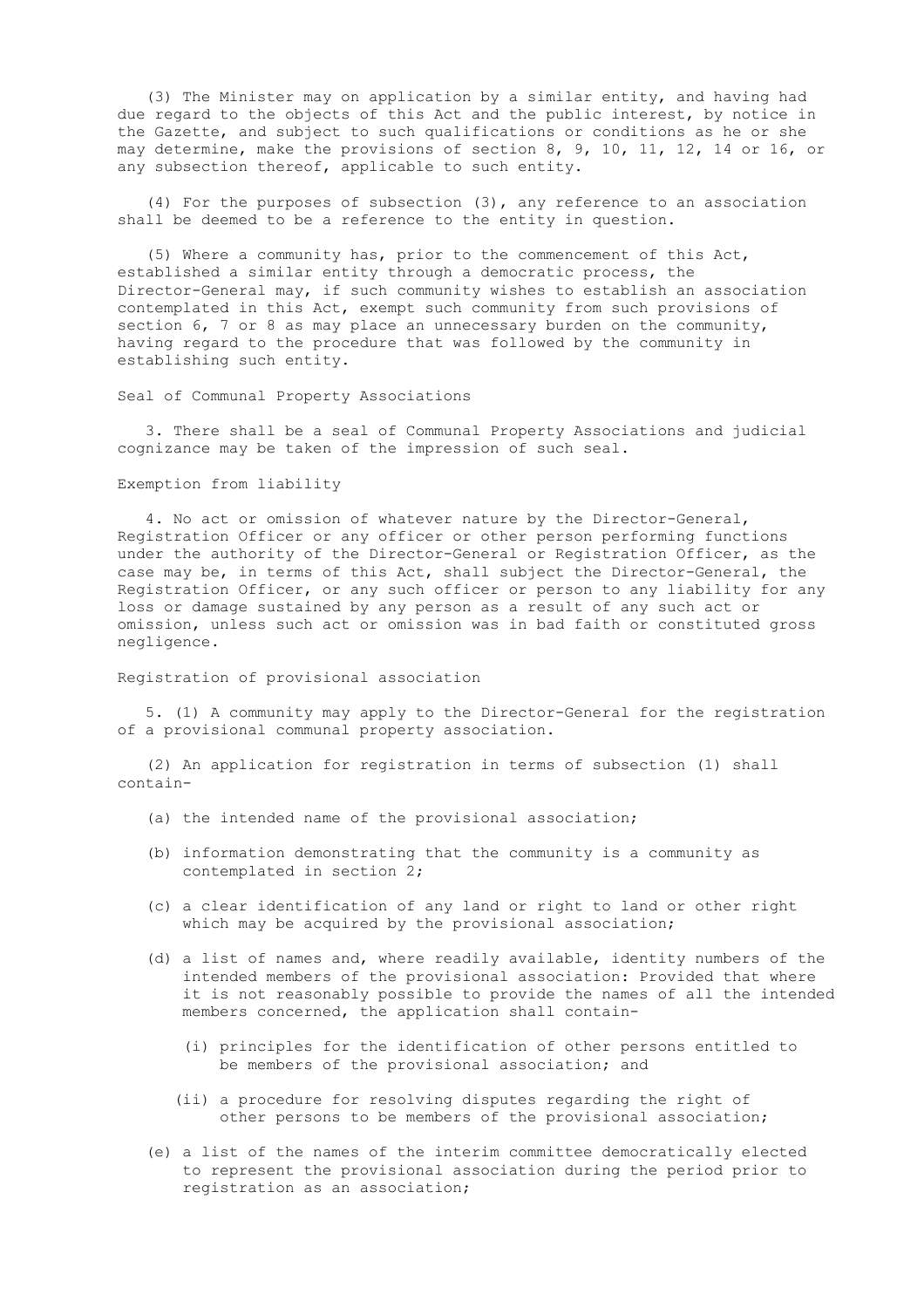- (f) an undertaking signed by the members of the interim committee that, pending the adoption of the final constitution by the members of the provisional association in terms of section 7 and the registration thereof in terms of section 8, the provisional association will comply with the principles as stated in section 9:
- (g) any other information reasonably required by the Director-General relating to the right to occupy and use land and the settlement of the community on such land.

 (3) If the Director-General is satisfied that the provisional association qualifies for registration under this Act, he or she shall refer the application and his or her written consent to the Registration Officer, who shall register the provisional association in the prescribed manner, allocate a registration number and issue a provisional communal property association certificate to such provisional association.

- (4) Upon registration of a provisional association-
- (a) the provisional association may acquire a right to occupy and use land for a period of 12 months from the date of registration of the provisional association: Provided that the Director-General may extend the period of 12 months for a further period of 12 months only if he or she extends the period referred to in subsection (5) for a further period of 12 months;
- (b) the provisional association shall not, until the registration of an association in terms of this Act, in any way alienate such right in land;
- (c) the provisional association shall be a juristic person with the capacity to sue or be sued.

 (5) If any provisional association fails to adopt a constitution within 12 months from the date of registration of a provisional association, the Minister may approve a draft constitution prepared by the Director-General for such provisional association, and cause the provisional association to be registered as an association in terms of this Act: Provided that the Director-General may extend the period of 12 months for a further period of 12 months if there is good cause for him or her to do so.

# Drafting of constitution

 6. (1) A community wishing to procure the registration of an association under this Act may apply to the Director-General for assistance in the preparation of a draft constitution.

 (2) The Director-General shall, after receiving an application in terms of subsection (1), designate any officer in the Department of Land Affairs or any other person to provide the community with such assistance as may be required and available for the preparation of a draft constitution.

 (3) A community may submit a draft constitution to the Director-General for consideration.

 (4) The Director-General may suggest amendments to such draft constitution in order to make it comply with the provisions of section 9, and shall notify the community of the reasons for such suggestions.

### Adoption of constitution

 7. (1) When a community or a provisional association wishes to adopt a constitution it shall notify the Director-General accordingly and shall convene a meeting or meetings in such manner as may be prescribed for the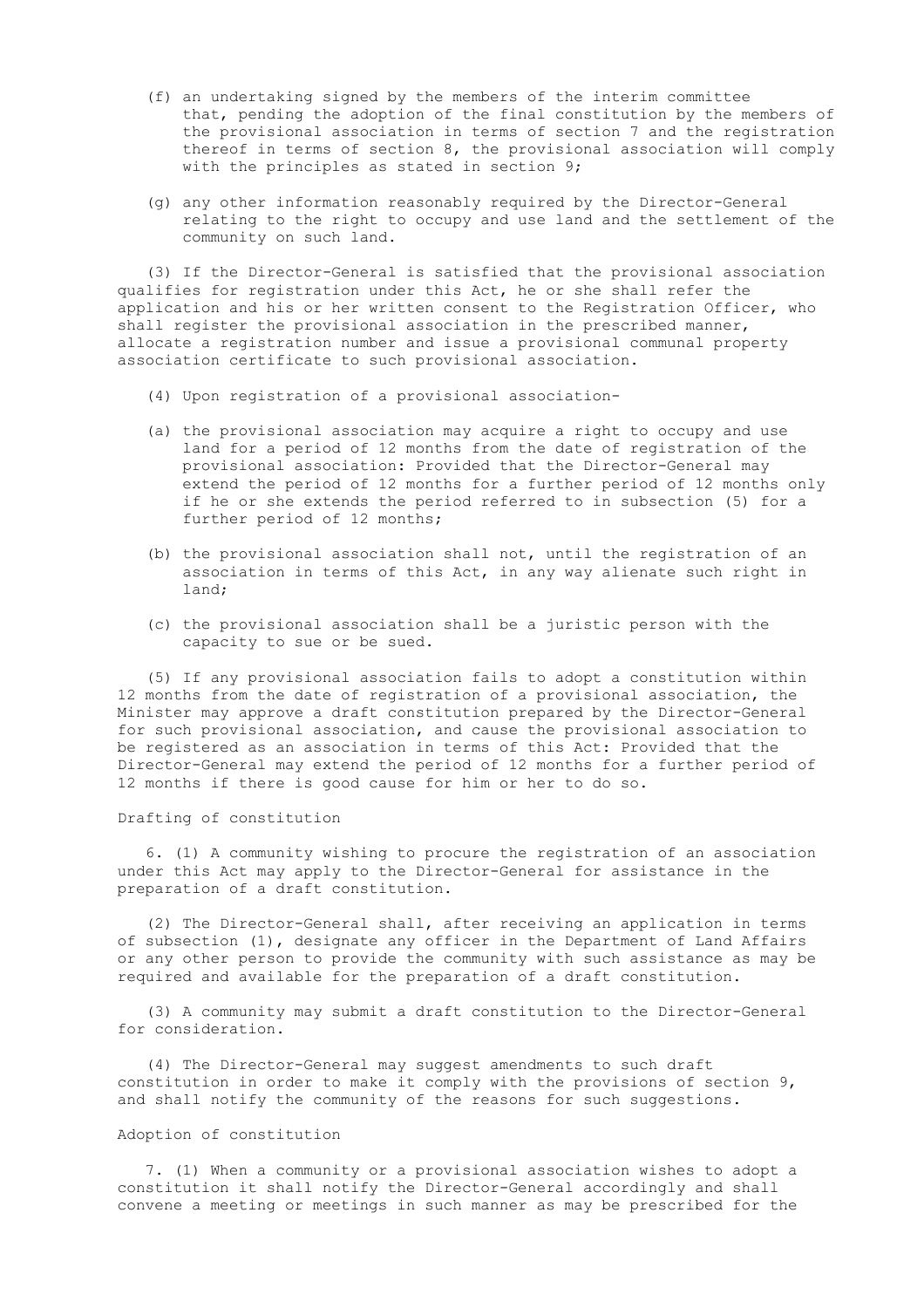adoption of constitutions.

 (2) An authorised officer shall attend the meeting or meetings contemplated in subsection (1), to take minutes of the proceedings, to witness the adoption of the constitution and to prepare a report setting out his or her observations in relation to-

- (a) whether the notice of the meeting was effective in ensuring the presence of members of the community at the meeting;
- (b) the number of members of the community present at the meeting or validly represented at the meeting, and whether the various interest groups in the community were represented at such meeting;
- (c) the number of members of the community who voted in favour of and the number who voted against the adoption of the constitution or any specific provisions thereof;
- (d) whether the interests of any person or group of persons are likely to be adversely affected as a result of the adoption of the constitution;
- (e) the views of any dissenting persons; and any other matter which the Minister may prescribe or which may be relevant to the exercise of the Director-General's discretion.

 (3) The community or provisional association shall, as soon as practicable after the adoption of the constitution, submit it together with the prescribed information to the Director-General.

 (4) Any person claiming to have been excluded from participation in the process of preparation and adoption of the constitution or claiming that the process was not fair may lodge a complaint with the Director-General, who may, if he or she is satisfied on reasonable grounds that the complaint is material, refuse to cause the association to be registered until the issue has been resolved to the satisfaction of the Director-General.

### Registration of associations

 8. (1) The Director-General shall consider an application for registration of an association together with any prescribed information, the report referred to in section 7(2) and the constitution adopted by the association.

- (2) An association shall qualify for registration if-
- (a) the provisions of this Act apply to the community concerned;
- (b) the association has as its main object the holding of property in common;
- (c) the constitution adopted by it complies with the principles set out in section 9;
- (d) the constitution adopted by it deals with the matters referred to in the Schedule;
- (e) the meeting or meetings referred to in section 7 were attended by a substantial number of the members of the community; and the resolution to adopt the draft constitution was supported by the majority of the members of the community present or represented at the meeting or meetings:

 Provided that the Director-General may cause an association to be registered if he or she is satisfied that-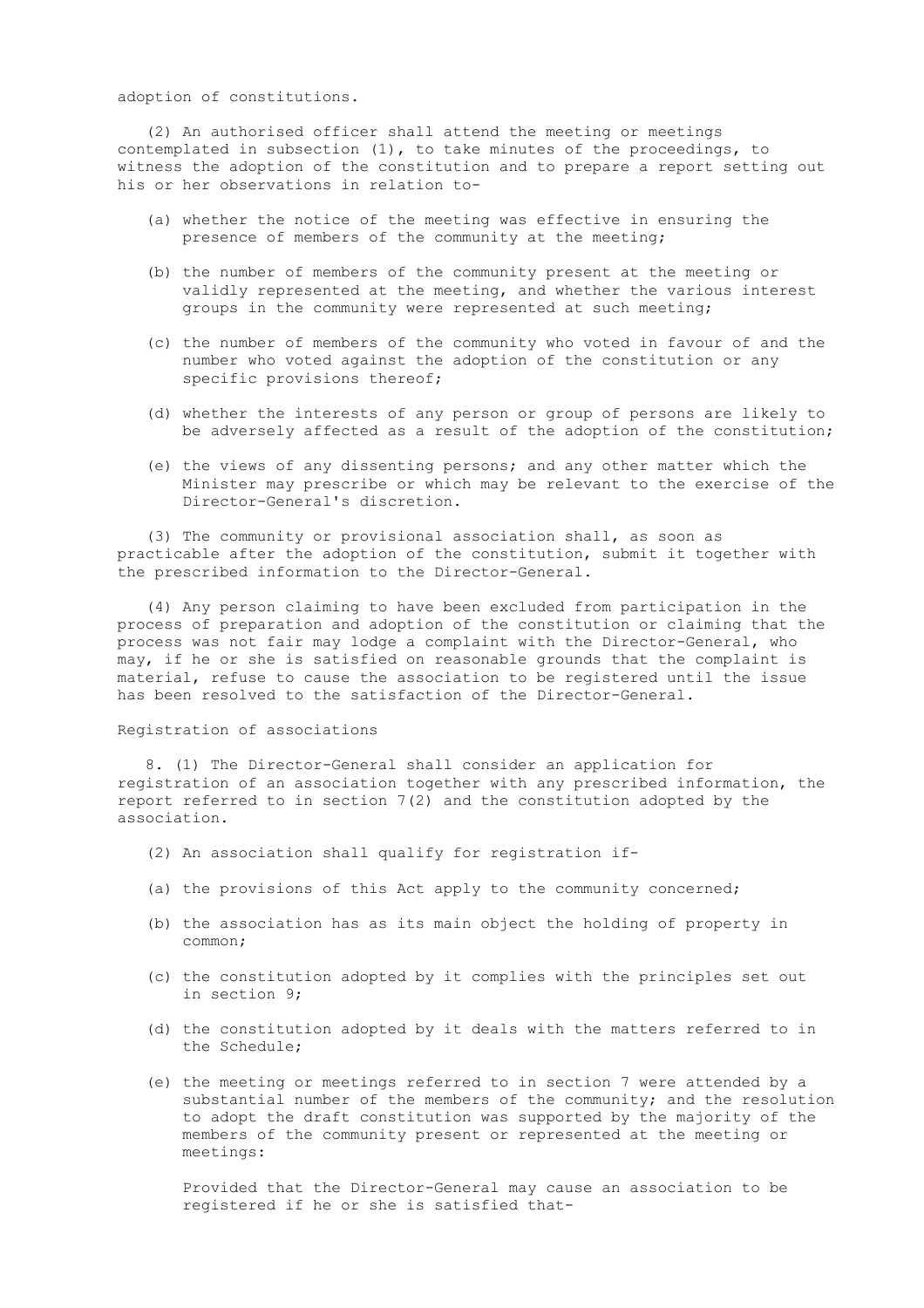- (i) there has been substantial compliance with the provisions of paragraphs (a) to (f) of this subsection;
- (ii) the constitution reflects the view of the majority of the members of the association; and
- (iii) the constitution has been adopted through a process which was substantially fair and inclusive.

 (3) (a) If the Director-General is satisfied that the association qualifies for registration he or she shall refer the application, constitution and his or her own written consent, to the Registration Officer, who shall register the association in the prescribed manner, allocate a registration number, and issue a certificate of registration.

 (b) The Registration Officer shall keep a register of registered provisional associations, associations and similar entities to which the provisions of this Act have been made applicable in terms of section 2(3).

 (c) On request and on payment of the prescribed fee the Registration Officer shall provide members of the public with information contained in the register and with a copy of the constitution of any registered association or similar entity.

 (4) If the Director-General is not satisfied that the association qualifies for registration he or she shall notify the community of the steps to be taken to procure the registration of the association.

 (5) The Director-General may assist a community to deal with any issue which is to be addressed in order to procure the registration of the association.

- (6) Upon the registration of an association-
- (a) the association shall be established as a juristic person, with the capacity to sue and be sued;
- (b) the association may acquire rights and incur obligations in its own name in accordance with its constitution;
- (c) the association may, subject to the provisions of its constitution-
	- (i) acquire and dispose of immovable property and real rights therein;

and

- (ii) encumber such immovable property or real rights by mortgage, servitude, or lease or in any other manner;
- (d) the association shall have perpetual succession regardless of changes in its membership;
- (e) the constitution shall be a legally binding agreement between the association and its members and shall be deemed to be a matter of public knowledge; and
- (f) in the case of an application by a provisional association, the provisional association shall be deregistered and its assets transferred to the association.

 (7) A person appointed to a committee of an association shall stand in a fiduciary relationship to the members of the association.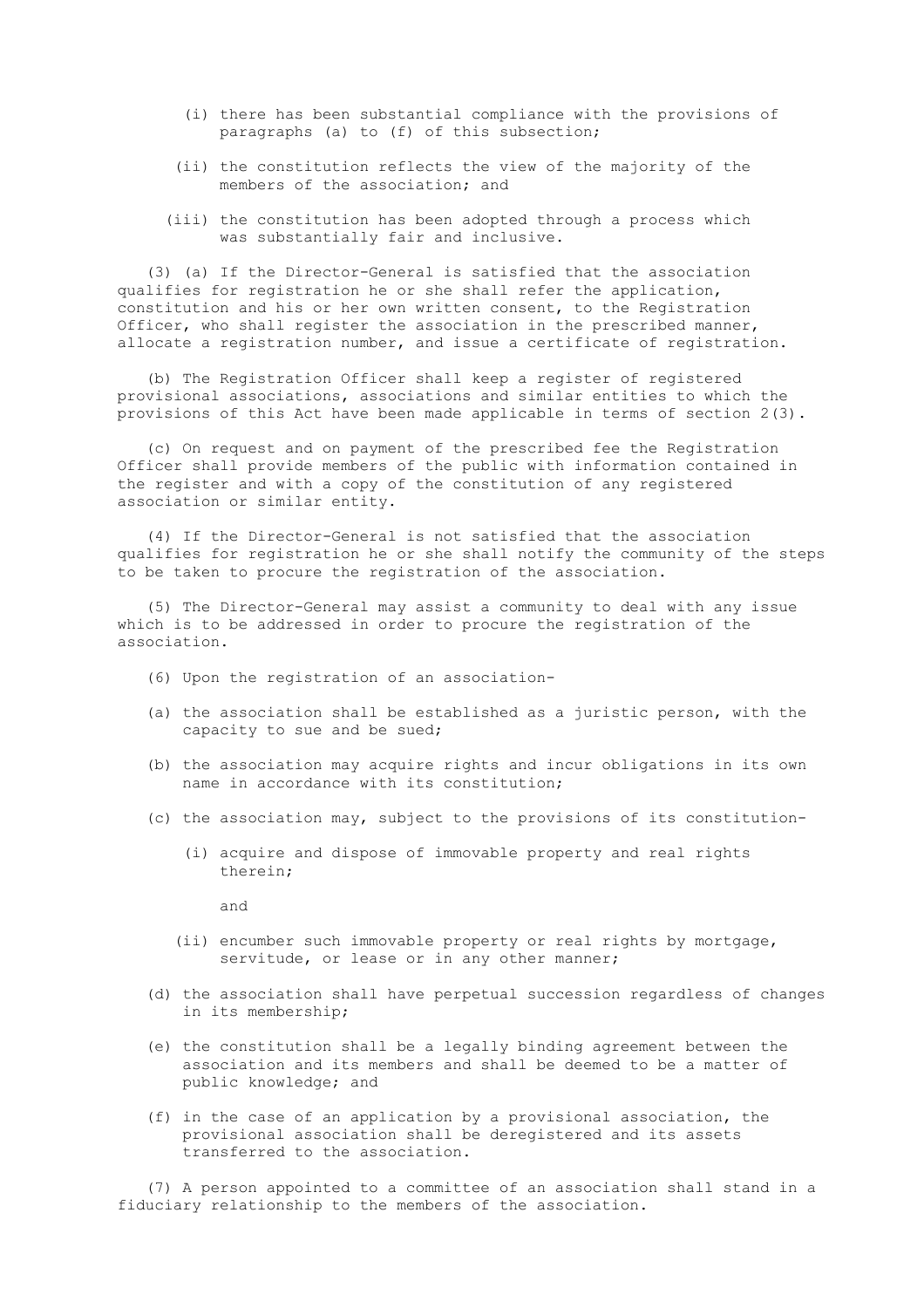(8) The Minister may, on application made to him or her in the prescribed manner, determine, on such conditions as he or she may lay down, that the laws governing the establishment of townships and, in the case of agricultural land as defined in the Subdivision of Agricultural Land Act, 1970 (Act No. 70 of 1970), the provisions of that Act, shall not apply in respect of land registered in the name of an association.

 (9) An association registered under this Act shall reflect on all correspondence and contracts the fact that it is so registered, and its registration number.

 (10) No amendment of a constitution of an association registered under this Act shall be valid or binding until it has been accepted by the Director-General in writing and lodged with the Registration Officer.

 (11) The provisions of sections 6 and 7 and subsections (1) to (5) of this section, shall apply mutatis mutandis with regard to any proposed amendment of the constitution of an association registered under this Act: Provided that the Director-General shall waive compliance with the provisions of section 7 if he or she is satisfied that the amendment was adopted in terms of the constitution, that the nature of the amendment is such that compliance with those provisions is not necessary, and that the amendment does not have a material adverse effect on the rights of members.

Principles to be accommodated in constitutions

 9. (1) The constitution of an association shall be consistent with the following general principles:

- (a) Fair and inclusive decision-making processes, in that-
	- (i) all members are afforded a fair opportunity to participate in the decision-making processes of the association;
	- (ii) any decision to amend the constitution or dissolve the association, or to dispose of or to encumber the property of the association, requires an inclusive decision-making process; and
	- (iii) the membership of any person may only be terminated on reasonable grounds by the association after the matter has been considered at a fair hearing at which the member was given an opportunity to present his or her case;
- (b) equality of membership, in that-
	- (i) there is no discrimination against any prospective or existing member of the community, directly or indirectly, and, without derogating from the generality of this provision, on one or more of the following grounds, namely race, gender, sex, ethnic or social origin, colour, sexual orientation, age, disability, religion, conscience, belief, culture or language: Provided that a constitution may reflect the rules of a community with regard to the age at which a member may attend and vote at meetings of the association and the age at which a member may receive an allocation of land rights;
	- (ii) where different classes of membership are created-
		- (aa) the basis for differentiation is compatible with the overriding principle of equality;
		- (bb) and a community already occupies land, different classes shall not lead to different rights to land or resources among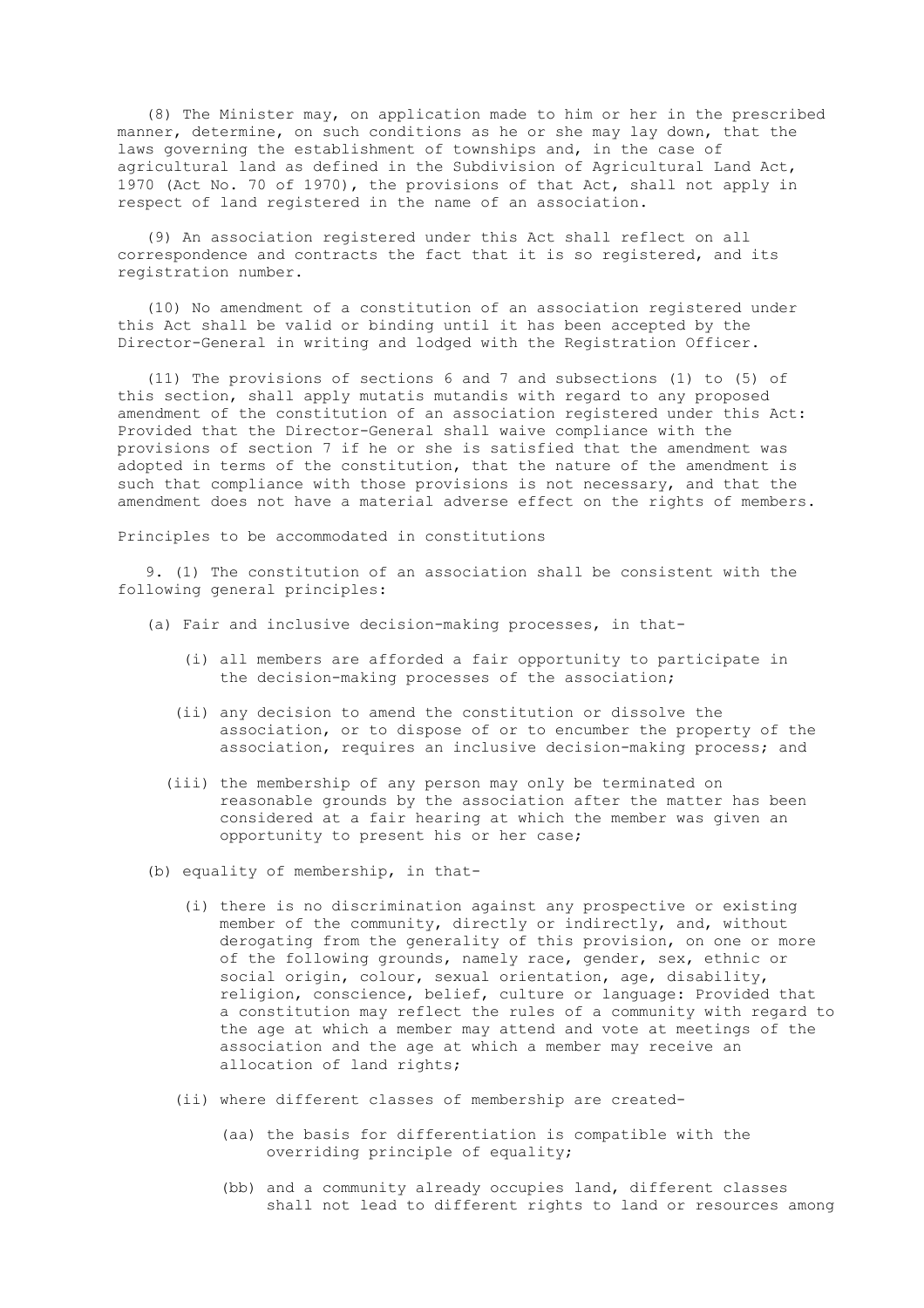those members of the community who occupy the land, where no such differentiation existed previously; and

- (cc) all members within a class of membership have equal rights;
- (c) democratic processes, in that all members have the right-
	- (i) to receive adequate notice of all general meetings of the association;
	- (ii) to attend, speak at and participate in the voting at any general meeting;
	- (iii) to receive copies of minutes or to have other reasonable access to records of decisions taken at general meetings;
		- (iv) to inspect and make copies of the financial statements and records of the association; and
		- (v) to have access to a copy of the constitution;
- (d) fair access to the property of the association, in that-
	- (i) the association shall manage property owned, controlled or held by it for the benefit of the members in a participatory and non-discriminatory manner;
	- (ii) a member may not be excluded from access to or use of any part of the association's property which has been allocated for such member's exclusive or the communal use except in accordance with the procedures set out in the constitution; and
	- (iii) the association may not sell or encumber the property of the association, or any substantial part of it, without the consent of a majority of the members present at a general meeting of the association;
- (e) accountability and transparency, in that-
	- (i) accountability by the committee or committees to the members of the association is promoted;
	- (ii) the financial records of the association are subject to an annual independent verification, as approved by the Director-General;
	- (iii) all the cash of the association shall be deposited in an account opened in the name of the association with a bank registered in terms of the Banks Act, 1990 (Act No. 94 of 1990), or a mutual bank registered in terms of the Mutual Banks Act, 1993 (Act No. 124 of 1993), or with the Post Office Savings Bank contemplated in section 52 of the Post Office Act, 1958 (Act No. 44 of 1958), or such other institution as may be approved by the Director-General;
	- (iv) the association may not purchase or acquire for consideration shares other than shares which are listed on a licensed stock exchange as defined in the Stock Exchanges Control Act, 1985 (Act No. 1 of 1985);
	- (v) there shall be effective financial management and recording of the transactions of the association;
	- (vi) the committee members shall have fiduciary responsibilities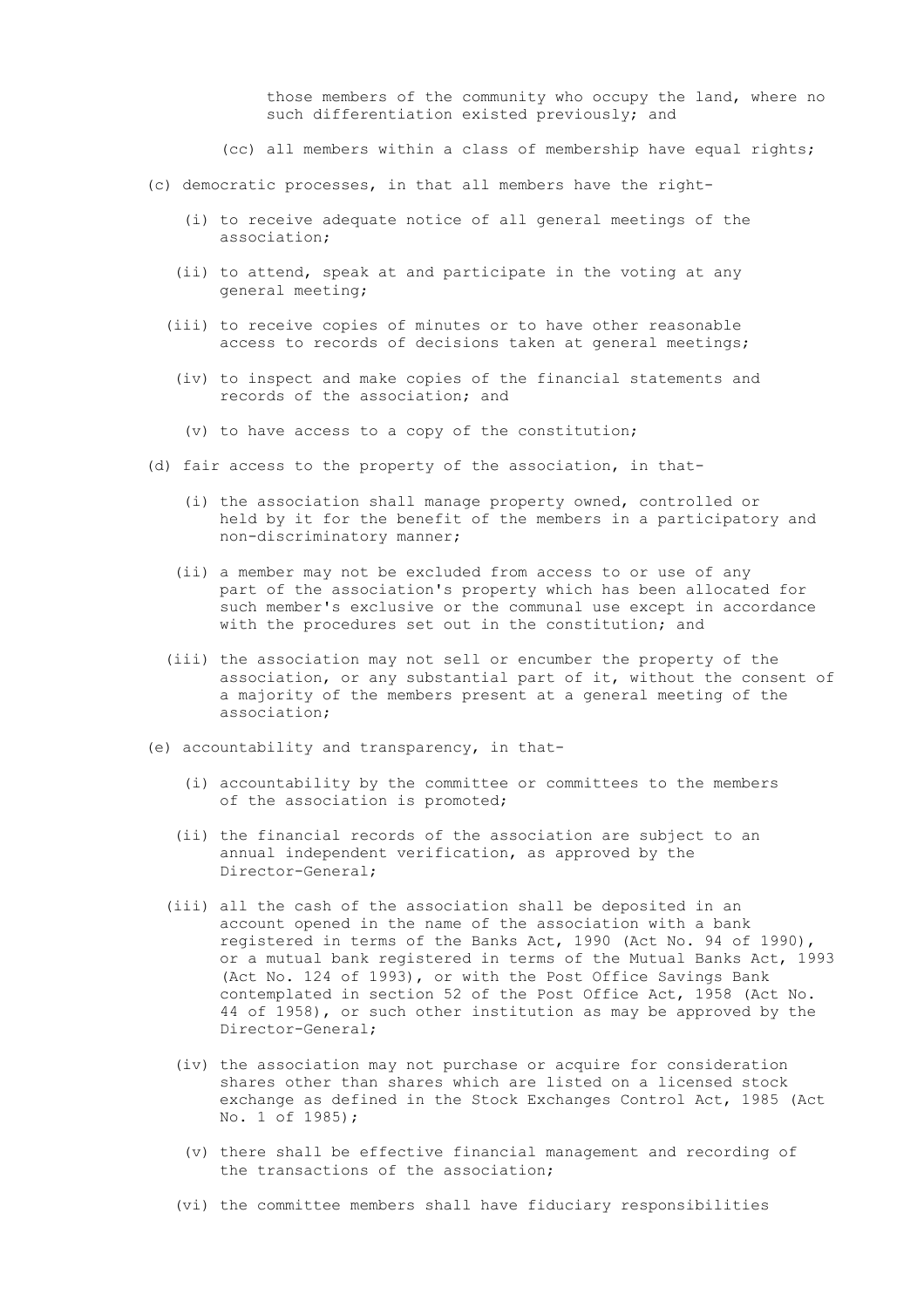in relation to the association and its members, and shall exercise their powers in the best interests of all the members of the association, without any advantage to themselves in comparison with other members who are similarly placed.

 (2) The constitution of an association shall be interpreted in a manner which is consistent with the spirit and objects of the principles referred to in subsection (1).

Information, conciliation and other assistance

 10. (1) The Director-General may have forms, pamphlets and other documents prepared and distributed in order to promote the achievement of the objects of this Act.

 (2) The Director-General may, of his or her own accord or at the request of a community, an association, a provisional association or any member thereof, appoint a conciliator acceptable to the parties to a dispute to assist in resolving any issues for the purpose of the preparation or adoption of a constitution or to resolve a dispute between an association or provisional association and its members or between members or committee members: Provided that if the parties to the dispute do not reach agreement on the person to be appointed, the Director-General may appoint a person who has adequate experience or knowledge in conciliating community disputes.

 (3) A conciliator appointed in terms of subsection (2) shall attempt to resolve the dispute-

- (a) by mediating the dispute;
- (b) by fact-finding relevant to the resolution of the dispute;
- (c) by making a recommendation to the parties to the dispute;
- (d) in any other manner that he or she considers appropriate.

 (4) The conciliator shall report to the Director-General and the parties on the result of his or her conciliation and make recommendations in relation thereto.

 (5) All discussions taking place and all disclosures and submissions made during the conciliation process shall be privileged, unless the parties agree to the contrary.

 (6) The Director-General may from time to time appoint persons or organisations acceptable to a community and with relevant knowledge or expertise to provide assistance and support to such community for the purposes of section 6.

 (7) Any person contemplated in subsection (2) or (6) who is not in the full-time service of the State may from moneys appropriated by Parliament for this purpose, be paid such remuneration and allowances in respect of the services rendered as may be determined by the Minister in consultation with the Minister of Finance.

 (8) The Minister may, in consultation with the Minister of Finance institute other programmes for the provision of assistance to communities or associations or provisional associations for the purposes of this Act.

# Monitoring and inspection

 11. (1) An association or provisional association registered under this Act shall, at the prescribed times, furnish prescribed documents and information to the Director-General in order to enable him or her to monitor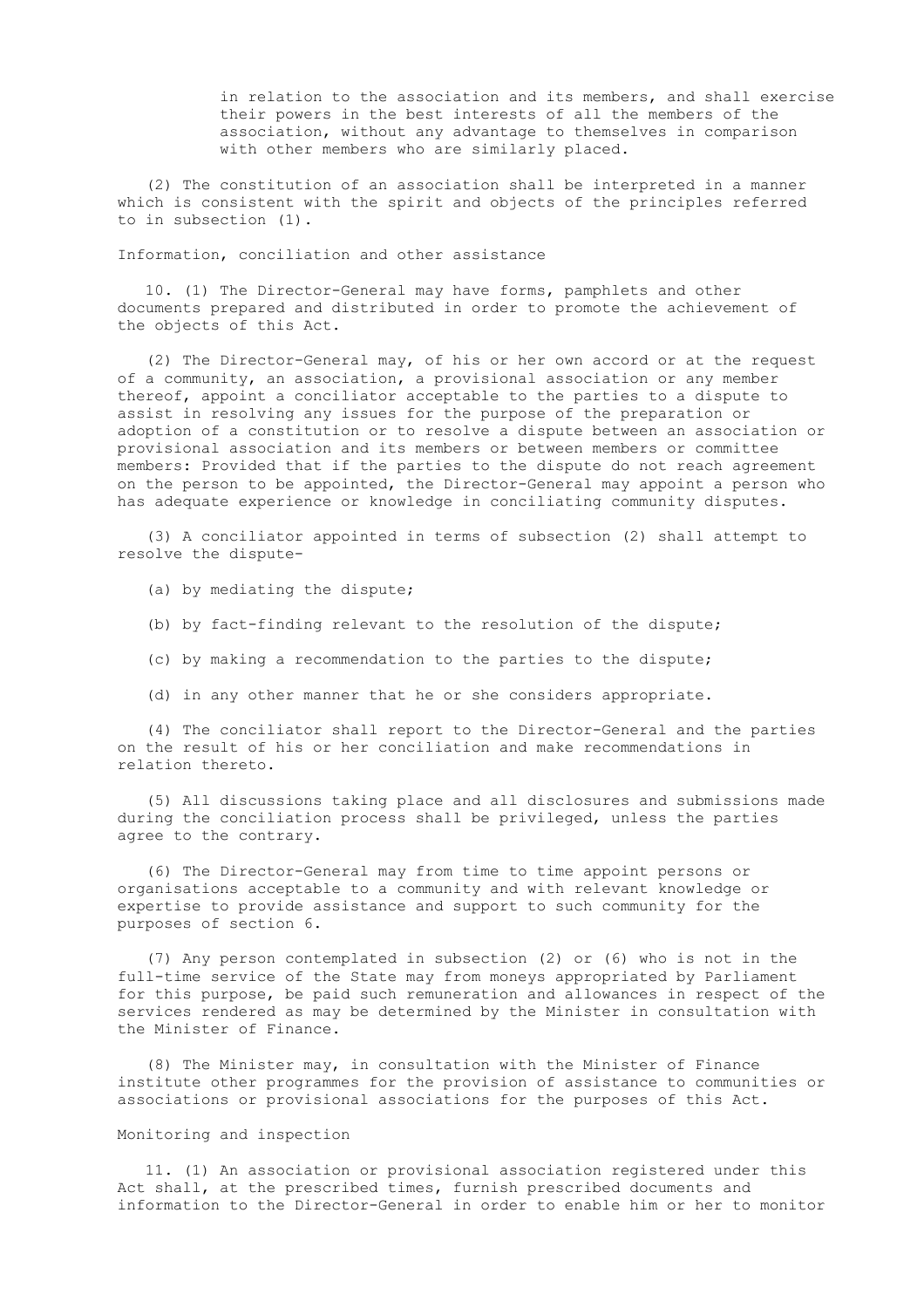compliance with the provisions of the relevant constitution and this Act.

 (2) The Director-General may undertake an inspection of the affairs of an association or provisional association.

- (3) The Director-General may, for the purposes of this section-
- (a) inspect and remove for copying any records, reports and other documents relating to the affairs of an association or provisional association;
- (b) subpoena persons who may have relevant information or documentation in respect of the affairs of an association or provisional association to appear before him or her to provide information or documentation in relation to the affairs of the association or provisional association, if the attendance of such persons cannot reasonably be procured otherwise.

 (4) A subpoena issued in terms of subsection (3)(b) shall be served in accordance with the manner prescribed for the service of subpoena in terms of the Magistrates' Courts Act, 1944 (Act No. 32 of 1944).

 (5) Any person who is duly subpoenaed in terms of subsection (3)(b) and who fails, without lawful excuse, to appear or to provide the required information or documentation, shall be guilty of an offence and liable to the punishment provided in the said Magistrates' Courts Act, 1944, for failure to comply with a subpoena issued in terms of that Act.

 (6) If a dispute arises within an association or provisional association the Director-General may, of his or her own accord, or at the request of a member of the association or provisional association-

- (a) undertake an enquiry into the activities of the association or provisional association, in which event he or she shall take reasonable steps to ensure that interested parties are made aware of the enquiry and of its outcome;
- (b) advise the association or provisional association and the members of their respective rights and obligations;
- (c) make a conciliator contemplated in section 10(2) available to assist in the resolution of the dispute;
- (d) require the members to conduct an election for a new committee, if the integrity, impartiality or effectiveness of the committee or any member of the committee is in question;
- (e) initiate proceedings contemplated in section 13; or take such other reasonable measures as he or she considers appropriate in the circumstances.

 (7) When acting in terms of subsection (6) the Director-General shall be guided by the aim of resolving the dispute in accordance with the provisions of the constitution of the association.

 (8) The identity of a member making a request in terms of subsection (6) or the fact that a request has been made by a member need not be disclosed if there are reasonable grounds for believing that such member may be victimised.

 (9) If the membership of a member has been terminated, the association or provisional association shall inform the Director-General and provide the Director-General with the prescribed information relating to the termination.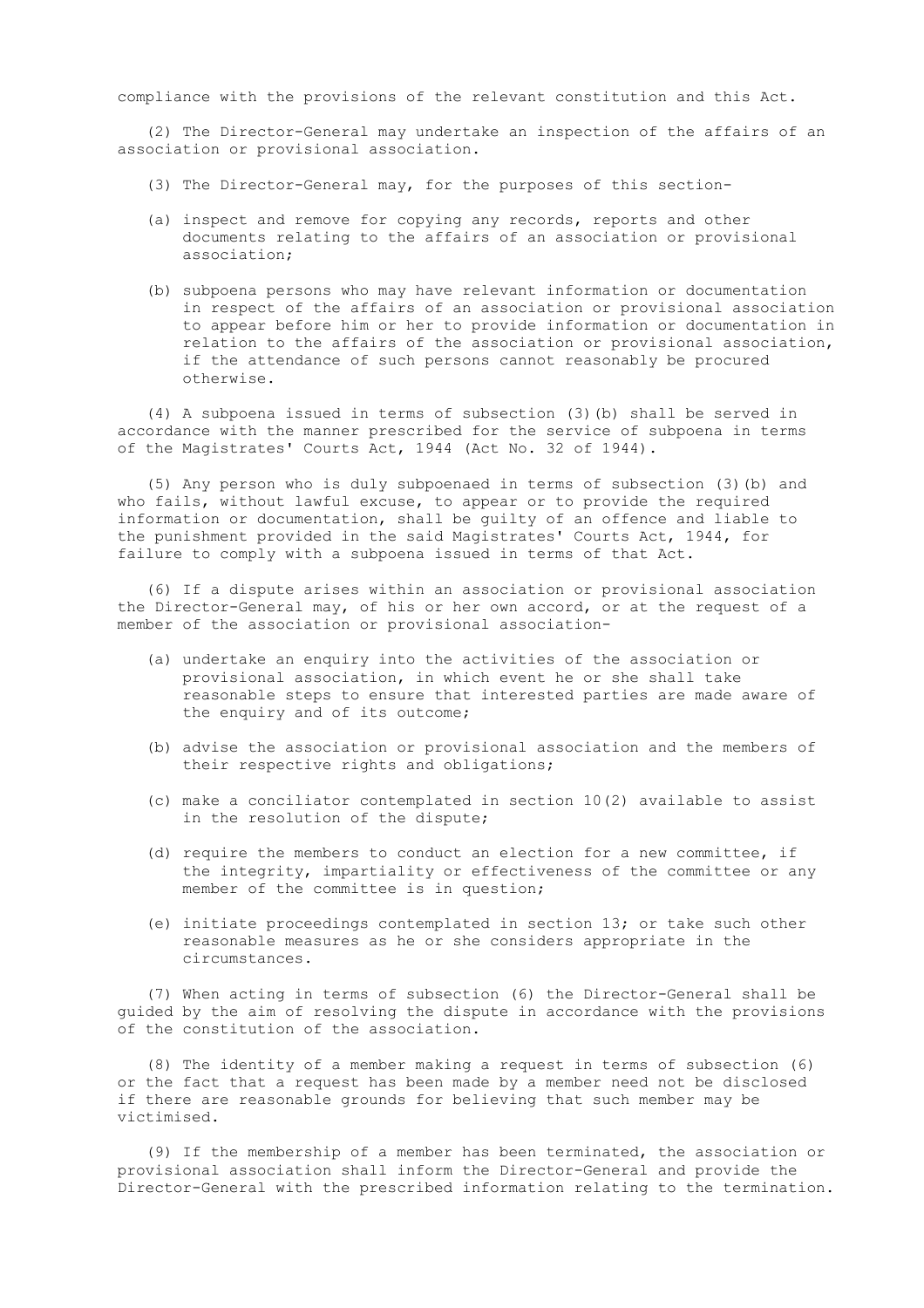Approval for certain transactions

 12. (1) An association may not dispose of or encumber or conclude any prescribed transaction in respect of the whole or any part of the immovable property of the association, or any real rights in respect thereof, without the consent of the majority of members present at a general meeting of members.

 (2) Such consent may be given in respect of a series of transactions, without identifying each individual transaction.

 (3) Any disposal, mortgage, encumbrance or prescribed transaction in contravention of subsection (1) shall be voidable.

 (4) A member who alleges that an association has concluded a transaction contrary to the provisions of subsection (1) may request the Director-General to assist him or her in challenging the validity of such transaction.

 (5) The Director-General may, if he or she considers it desirable having regard to the nature and seriousness of the allegation, make a conciliator contemplated in section 10(2) available to assist in the resolution of the dispute.

 (6) The Director-General shall, at the request of an association, appoint an authorised officer to attend a general meeting of an association and to take such other steps as may be necessary in order to certify that a transaction referred to in subsection (1) has been duly approved at a general meeting and is in accordance with the constitution of the association.

Administration, liquidation and deregistration

 13. (1) A division of the Supreme Court or a Magistrate's Court having jurisdiction in respect of the area in which the property of the association is situated or the area in which the land which may be acquired by a provisional association is situated, may, on application made by the Director-General, an association or provisional association or any member thereof, or any other interested person, place the association or provisional association under the administration of the Director-General or grant a liquidation order in respect of an association or provisional association, where the association or provisional association, because of insolvency or maladministration or for any other cause is unwilling or unable to pay its debts or is unable to meet its obligations, or where it would otherwise be just and equitable in the circumstances.

 (2) The Director-General shall, pursuant to an administration order referred to in subsection  $(1)$ , have such powers to manage the affairs of the association or provisional association as the Court, subject to the provisions of this Act, may determine.

 (3) The Director-General may, upon written application by an association or provisional association, cause such an association or provisional association to be deregistered, if he or she is satisfied that-

- (a) a resolution in favour of deregistration was adopted at a meeting attended by a substantial number of the members of the association or provisional association;
- (b) the resolution was adopted by a majority of members present or represented at the meeting; and
- (c) all relevant matters which reasonably have to be addressed prior to deregistration, including the way in which the assets and liabilities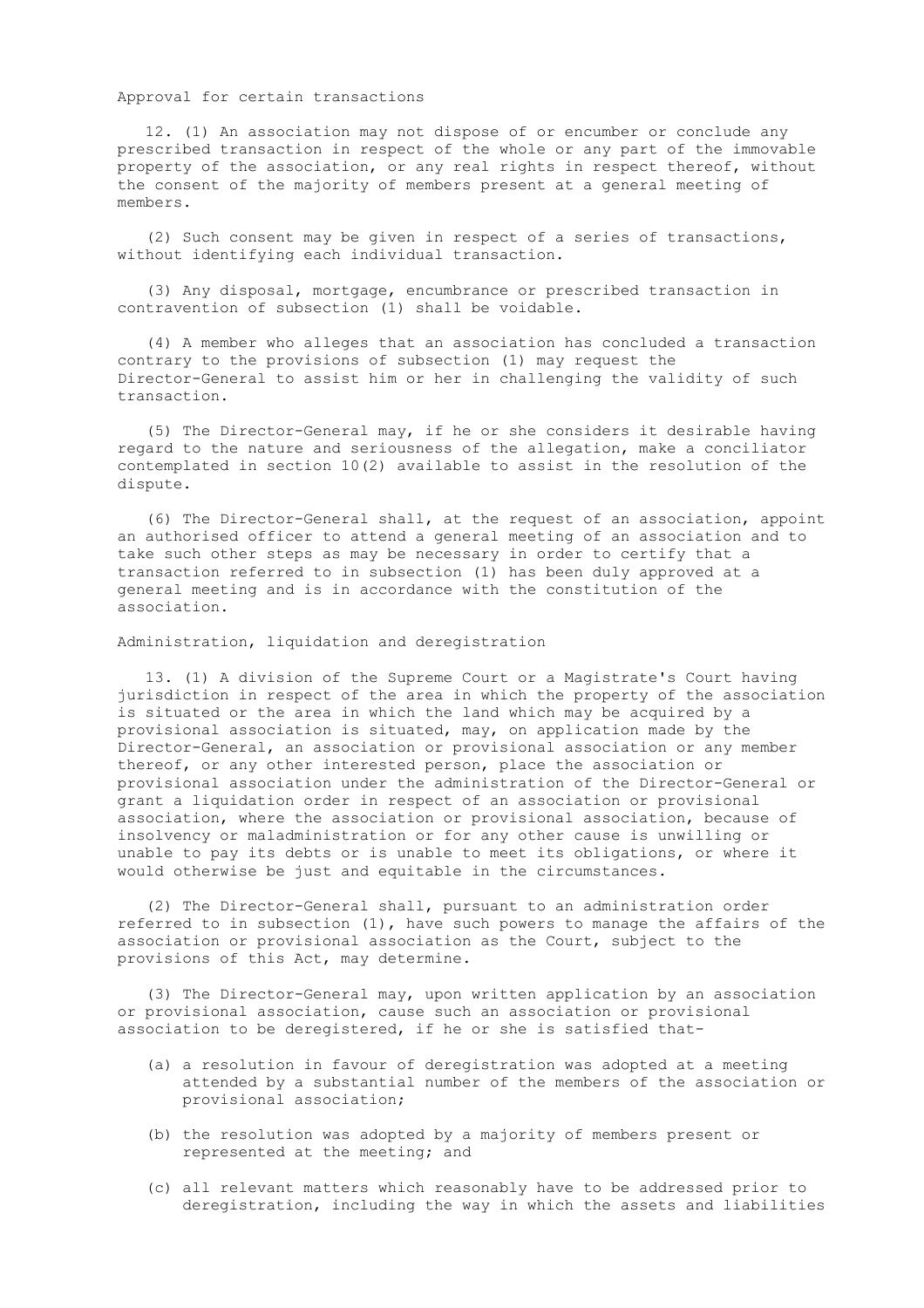of the association or provisional association will be dealt with, have been addressed.

 (4) Where the Court orders the liquidation of an association or provisional association, it shall make such order as to the distribution of the assets of the association or provisional association as it deems just and equitable, having considered any recommendations which the Director-General may make in this regard.

 (5) The Minister may prescribe the procedure to be followed in an application contemplated in subsection (1), and set out the powers and duties of the Director-General, the Registration Officer, the association, members and interested parties in those situations.

### Offences

- 14. (1) A person shall be guilty of an offence if he or she-
- (a) in breach of the provisions of a constitution grants or purports to grant to any person rights in respect of the property of an association or access to such property;
- (b) acts in breach of the fiduciary relationship contemplated in section 8(7);
- (c) abuses any power or authority vested in him or her by the members of the association or provisional association by doing any thing or refraining from doing any thing or threatening to do or refrain from doing any thing, in such a manner that the benefits or rights of a member are prejudiced or threatened;
- (d) incites or attempts to incite any person to commit the offence contemplated in paragraph (c);
- (e) grants or purports to grant to any person other than a member of that provisional association any right in respect of the rights of a provisional association referred to in section 5(4)(a).

 (2) The Director-General shall, if so requested by the committee or the association-

- (a) take the necessary steps to establish to his or her satisfaction whether the membership of a person has been duly terminated in terms of the constitution; and
- (b) if he or she is satisfied that the membership of the person concerned has been so terminated, issue a certificate to that effect.

 (3) In a prosecution under section I of the Trespass Act, 1959 (Act No. 6 of 1959), and in any proceedings for the eviction of any person from property owned, controlled or managed by an association, a certificate issued by the Director-General in terms of subsection (2) shall be prima facie proof of the correctness of the contents thereof.

 (4) Any person convicted of a contravention of subsection (1) shall be liable to a fine or to imprisonment for a period not exceeding ten years or to both such fine and imprisonment.

Delegation of powers and assignment of duties by Director-General

- 15. (1) The Director-General may-
- (a) delegate to any officer of the Department of Land Affairs or, with the prior approval of the Premier of the province concerned, to any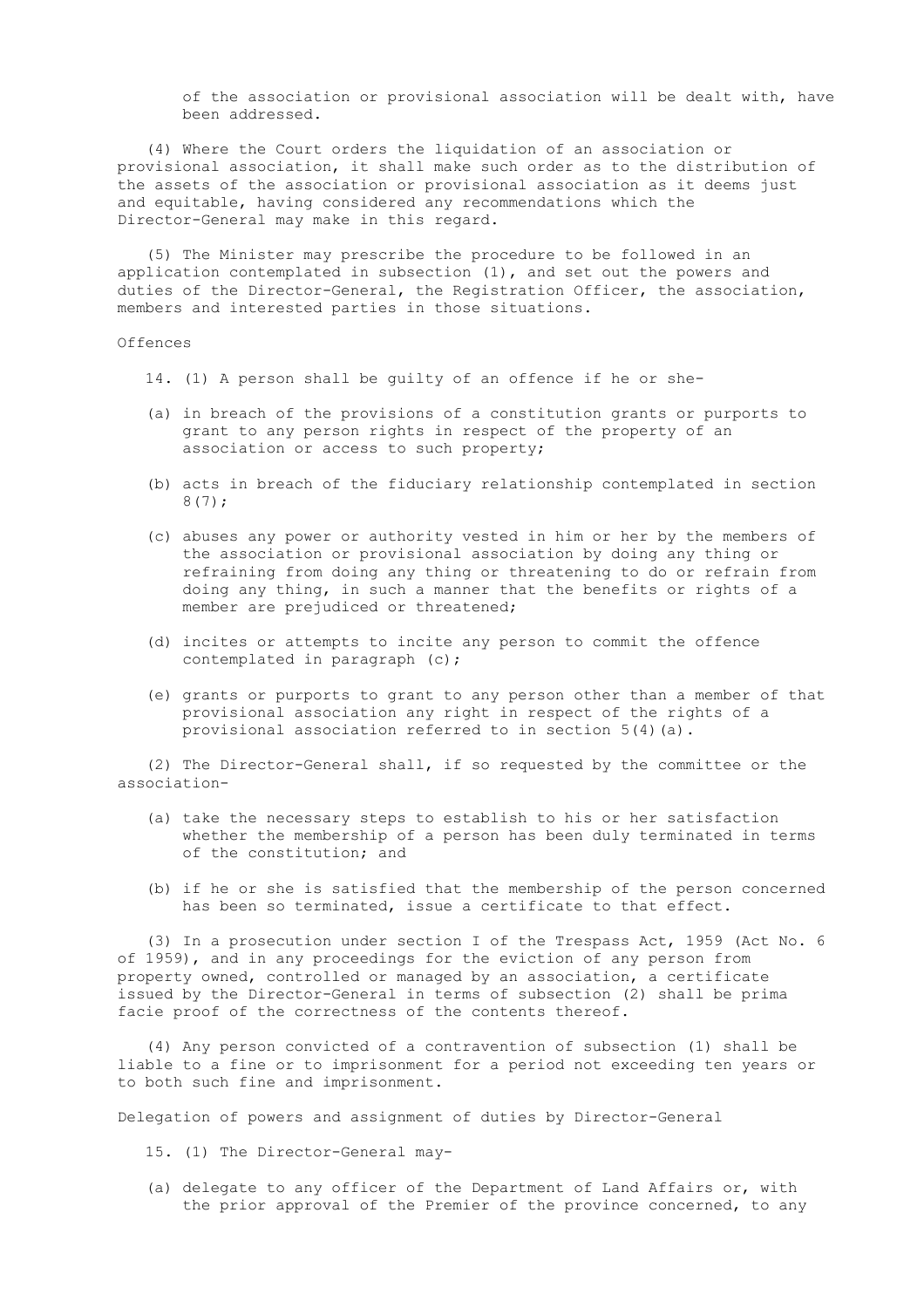officer in the service of that provincial government, any power conferred upon him or her by or under this Act, either generally or in a particular case;

 (b) authorise any such officer to perform any duty assigned to him or her by or under this Act except the duty referred to in section 6(2).

 (2) Any delegation under this section shall not prevent the exercise of the relevant power by the Director-General himself or herself, and the Director-General shall be entitled to rescind, review or withdraw any decision or action taken by any person to whom he or she has delegated any power.

# Appeals

 16. Any person aggrieved by a decision of the Director-General may in the prescribed manner appeal to the Minister, who may uphold the appeal in whole or in part and rescind or vary the decision, or dismiss the appeal.

Annual report by Director-General

 17. The Director-General shall in every calendar year submit to the Minister a report concerning associations and provisional associations and the extent to which the objects of this Act are being achieved, and the Minister shall table the report in Parliament.

# Regulations

 18. (1) The Minister may make regulations intended to give effect to the implementation of this Act.

 (2) Any regulation made under subsection (1) may in respect of any contravention thereof or failure to comply therewith prescribe a penalty of a fine or imprisonment for a period not exceeding five years, or both such fine and imprisonment.

### Short title

19. This Act shall be called the Communal Property Associations Act, 1996.

#### SCHEDULE

 MATTERS TO BE ADDRESSED IN THE CONSTITUTION OF A COMMUNAL PROPERTY ASSOCIATION

 $(Section 8(2)(d))$ 

- 1. Name of the association.
- 2. Address of the association.
- 3. Objects of the association, including the identity of the community.
- 4. Land or property to be owned by the association, if known.

 5. Qualifications for membership of the association, including a list of the names and, where readily available, identity numbers of the intended members of the association: Provided that where it is not reasonably possible to provide the names of all the intended members concerned, the constitution shall contain-

 (i) principles for the identification of other persons entitled to be members of the association; and